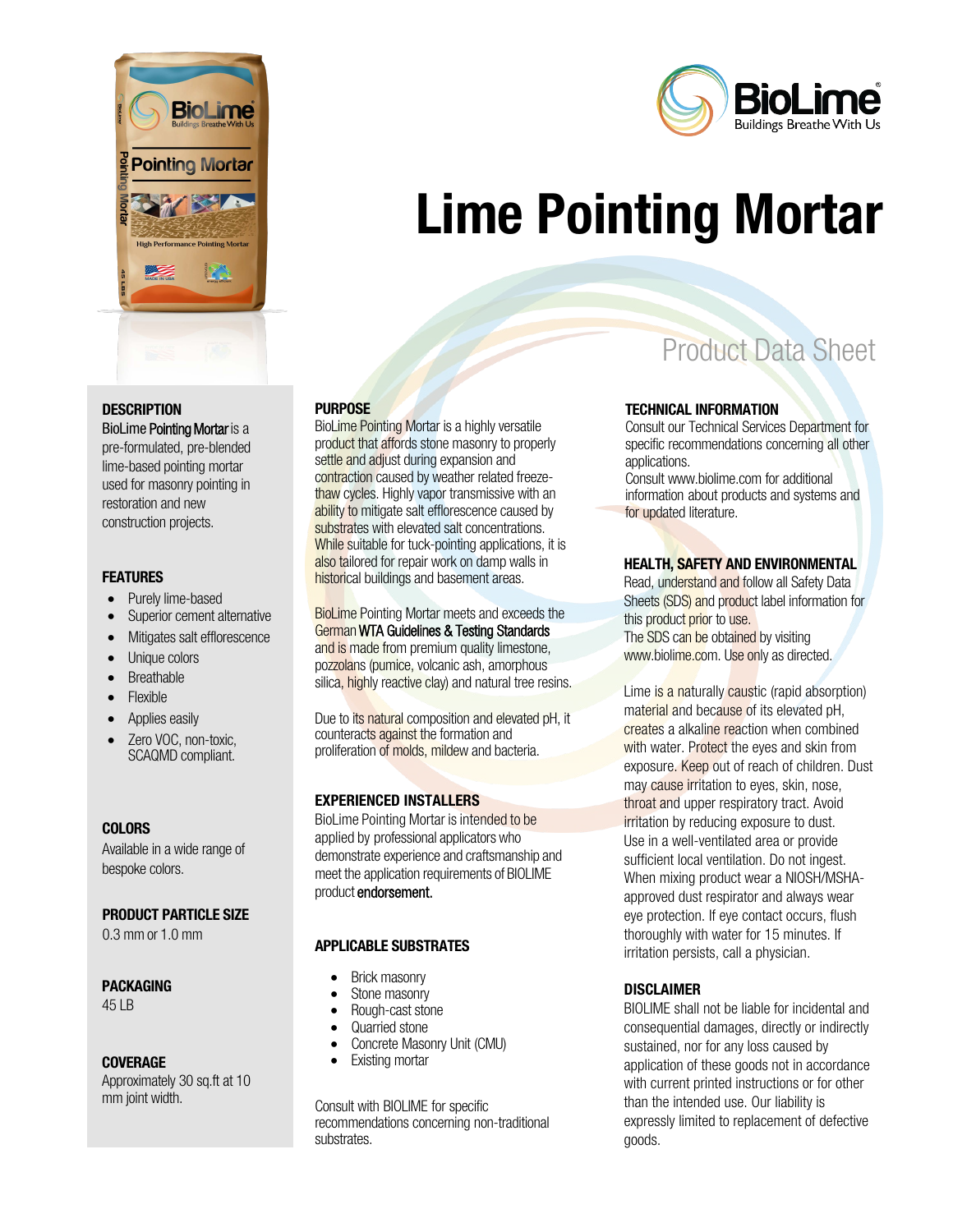## BioLime Pointing Mortar

### Application

#### **PREPARATION**

Surfaces should be clear and clean of any inconsistent parts, dust, oils, mildew, organic matter, salt efflorescence or any other loose material which should hinder proper adhesion to the applied surface.

Highly absorbent substrates must be spray-misted and moistened (not saturated) with clean water using a tank sprayer prior to application to allow the product to properly bond to the substrate.

#### MIXING

BioLime Pointing Mortar is a pre-blended product and requires only mixing with water on the job-site.

BioLime Pointing Mortar requires 6 quarts of water per 45 Lb bag. (Use manufacturer's measuring bucket).

Mix the product with a heavy duty mortar mixing drill equipped with proper mixing paddle as shown.

BioLime recommends the use of a 2-speed drill with low torque capacity, such as a Milwaukie 1/2" Hole-Hawg® Drill 300/1200 RPM (as shown) and the CS Unitec MG 120 4.5" helical mixing paddle (as shown).

- 1. Fill the plaster manufacturer's measuring bucket with clean water to the referenced product margin line.
- 2. In a clean 6-gallon plastic bucket, pour half of the measured water.
- 3. While stirring the water at low RPM, add plaster from the bag at a rate to prevent clumping of the material. Continue adding water from the measuring bucket and dry plaster until bag is empty.
- 4. Once the dry powder is wetted, mix for additional 3 minutes maximum. Allow to rest 5 minutes to fully hydrate and then stir to relax the batch. Over-mixing plaster will cause loss of strength. Keep bucket covered to extend working time to about 1 hour.
- 5. Make sure to avoid mixing times exceeding 3 minutes as a significant drop in strength can occur.





Milwaukie 1/2" Hole-Hawg® Drill 300/1200 RPM

CS Unitec MG 120 4.5" Helical Mixing Paddle

#### APPLICATION

Consult with BIOLIME for specific recommendations concerning non-traditional mortar applications.

Ensure surface is free of construction dust and debris or loose particulate.

Prewet masonry surfaces relative to their absorbency. Highly absorbent surfaces require more hydration. Once water has evaporated from surface, with substrate holding and retaining moisture, application may begin.

Apply mortar with even distribution to a maximum 3/4-inch layer thickness.

Trowel surface smooth and in plane, or as desired.

#### **CURING**

For every 1/8" (3mm) of thickness, moist-cure for 2 (two) cycles by flooding entire surface with cool, clean water at 0 PSI (no pressure).

Example: a 1/2" mortar will require 8 (eight) cure cycles.

**CURE CYCLE:** A cure cycle begins when the entire surface is dry, then hydrated. This technique ensures the "active" pozzolans in the mortar bond together as a whole, hardening in the process.

#### PROCEDURE:

- 1. Begin the first cure cycle using "appearance-based determination" for each mortar layer.
- 2. As applied mortar dries, the appearance changes from dark to light. When dark, it is visibly damp. As water evaporates from the layer, it becomes lighter in contrast to the damp areas. In mid-transition between damp and dry, the surface appears mottled.Once mottling disappears and the entire surface area is dry, the moisture-curing cycles can begin by hydrating the surface.
- 3. Weather conditions and mortar layer thickness affect how quickly the mortar transitions from damp to dry. In dry weather, moisture-curing cycles might begin the day of application while in humid weather the cycles might start the following day. Appearance-based determination ensures proper sequencing of the moisture-curing coats for each applied layer of mortar.
- 4. Once moisture-curing begins, flood all surfaces including terminations at soffits, inside and outside corners, and window/door returns with clean water. This constitutes one moisture-curing cycle. Moisture-curing cycles continue based on layer thickness, as noted in CURING.

#### Note:

RAIN: PROTECT FRESHLY APPLIED MORTAR. FROST: DO NOT APPLY IF CONDITIONS EXIST.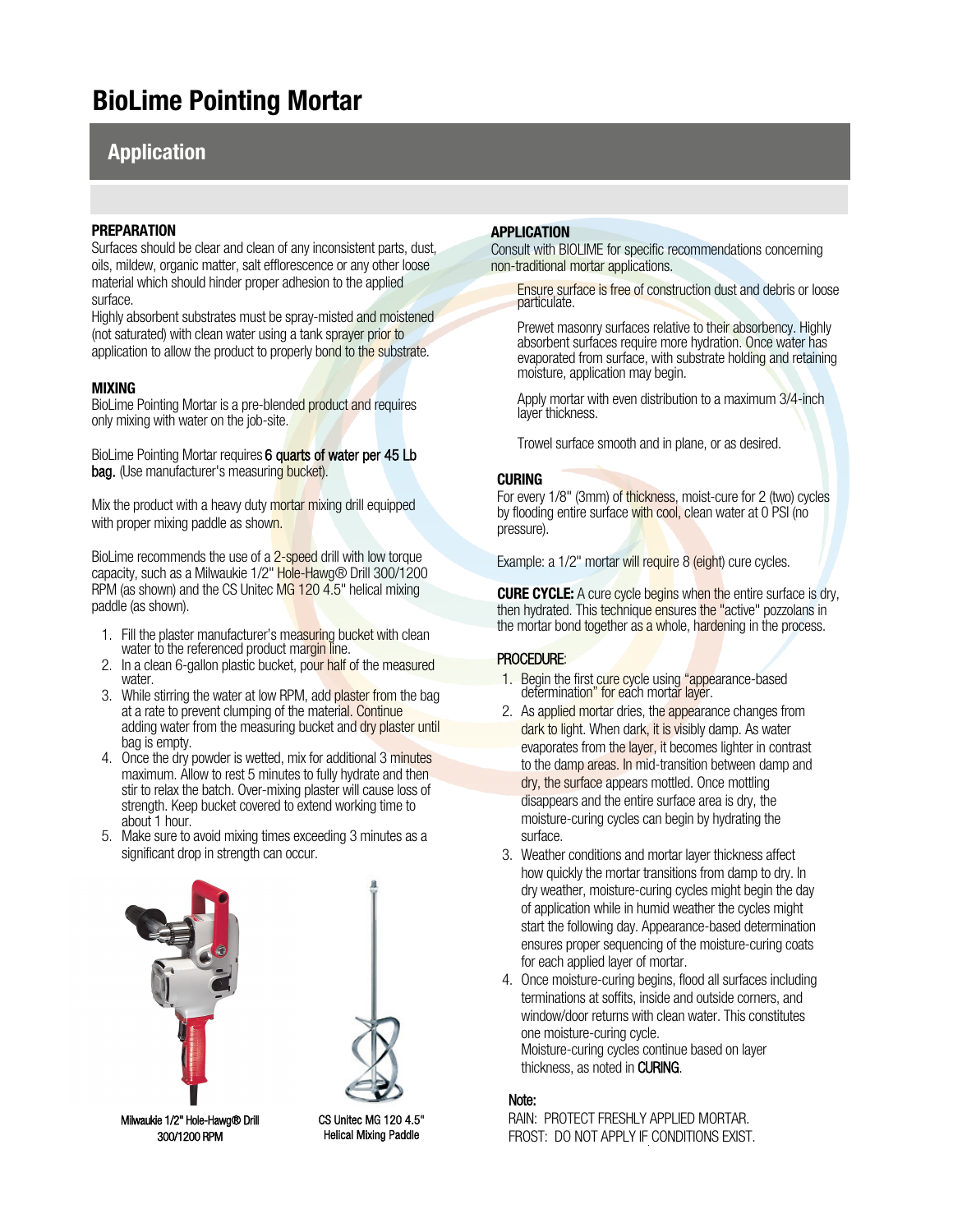## BioLime Pointing Mortar

### Technical Data

| <b>Property</b>             | <b>ASTM Test Method</b>  | <b>Result</b>                                                |
|-----------------------------|--------------------------|--------------------------------------------------------------|
| <b>Compressive Strength</b> | ASTM C 109               | 28-day: 411 psi<br><b>7-day: 348 psi</b>                     |
| <b>Flexural Strength</b>    | ASTM C 78                | 156 psi                                                      |
| Adhesion Strength           | ASTM C 1583 pull-off     | 7-day concrete block: 50.25 psi  <br>7-day porcelain: 42 psi |
| Solar Reflectance           | <b>ASTM C 1549</b>       | 0.88                                                         |
| Water Vapor Transmission    | <b>ASTM D 1653</b>       | 112 perms                                                    |
| Freeze-thaw                 | <b>ASTM IN-HOUSE</b>     | No deleterious effects after 90 cycles                       |
| Water Resistance            | <b>IN-HOUSE</b>          | No deleterious effects after 14 days                         |
| Efflorescence               | ASTM E 96 Proc. B        | No sign of efflorescence                                     |
| <b>UV Exposure</b>          | <b>IN-HOUSE</b>          | 210 hours of exposure - Unaffected                           |
| <b>Accelerated Aging</b>    | IN-HOUSE                 | 25 cycles of drying and soaking                              |
| <b>VOC</b>                  | <b>SCAQMD Method 304</b> | $-0.2$ wt%                                                   |
| <b>VOC</b>                  | <b>ASTM D 2369</b>       | $-9$ g/mL                                                    |
| <b>Mildew Resistance</b>    | <b>IN-HOUSE</b>          | No growth during 60 day exposure period                      |
| Water Resistance            | <b>IN-HOUSE</b>          | No deleterious effects after 90 days exposure                |
| Salt Spray Resistance       | <b>IN-HOUISE</b>         | No deleterious effects after 1000 hours exposure             |
| Fire Resistance             | IN-HOUSE                 | Class 1A: Non-combustible                                    |
| Density                     | ASTM D1475               | $1.63$ g/cc                                                  |

Test results are averages obtained under laboratory conditions. Reasonable variations can be expected.

#### WARRANTY

BIOLIME warrants this product to be free from manufacturing defects and to meet the technical properties on the current Product Bulletin for 10 years, if used as directed within shelf life. Satisfactory results depend not only on quality products but also upon many factors beyond our control. BIOLIME MAKES NO OTHER WARRANTY OR GUARANTEE, EXPRESS OR IMPLIED, INCLUDING WARRANTIES OF MERCHANTABILITY OR FITNESS FOR A PARTICULAR PURPOSE WITH RESPECT TO ITS PRODUCTS. The sole and exclusive remedy of Purchaser for any claim concerning this product, including but not limited to, claims alleging breach of warranty, negligence, strict liability or otherwise, is shipment to purchaser of product equal to the amount of product that fails to meet this warranty or refund of the original purchase price of product that fails to meet this warranty, at the sole option of BIOLIME. Any claims concerning this product must be received in writing within one (1) year from the date of shipment and any claims not presented within that period are waived by Purchaser. BIOLIME WILL NOT BE RESPONSIBLE FOR ANY SPECIAL, INCIDENTAL, CONSEQUENTIAL (INCLUDING LOST PROFITS) OR PUNITIVE DAMAGES OF ANY KIND.

Purchaser must determine the suitability of the products for the intended use and assumes all risks and liabilities in connection therewith. This information and all further technical advice are based on BIOLIME's present knowledge and experience. However, BIOLIME assumes no liability for providing such information and advice including the extent to which such information and advice may relate to existing third party intellectual property rights, especially patent rights, nor shall any legal relationship be created by or arise from the provision of such information and advice. BIOLIME reserves the right to make any changes according to technological progress or further developments. The Purchaser of the Product(s) must test the product(s) for suitability for the intended application and purpose before proceeding with a full application of the product(s). Performance of the product described herein should be verified by testing and carried out by endorsed and qualified experts.